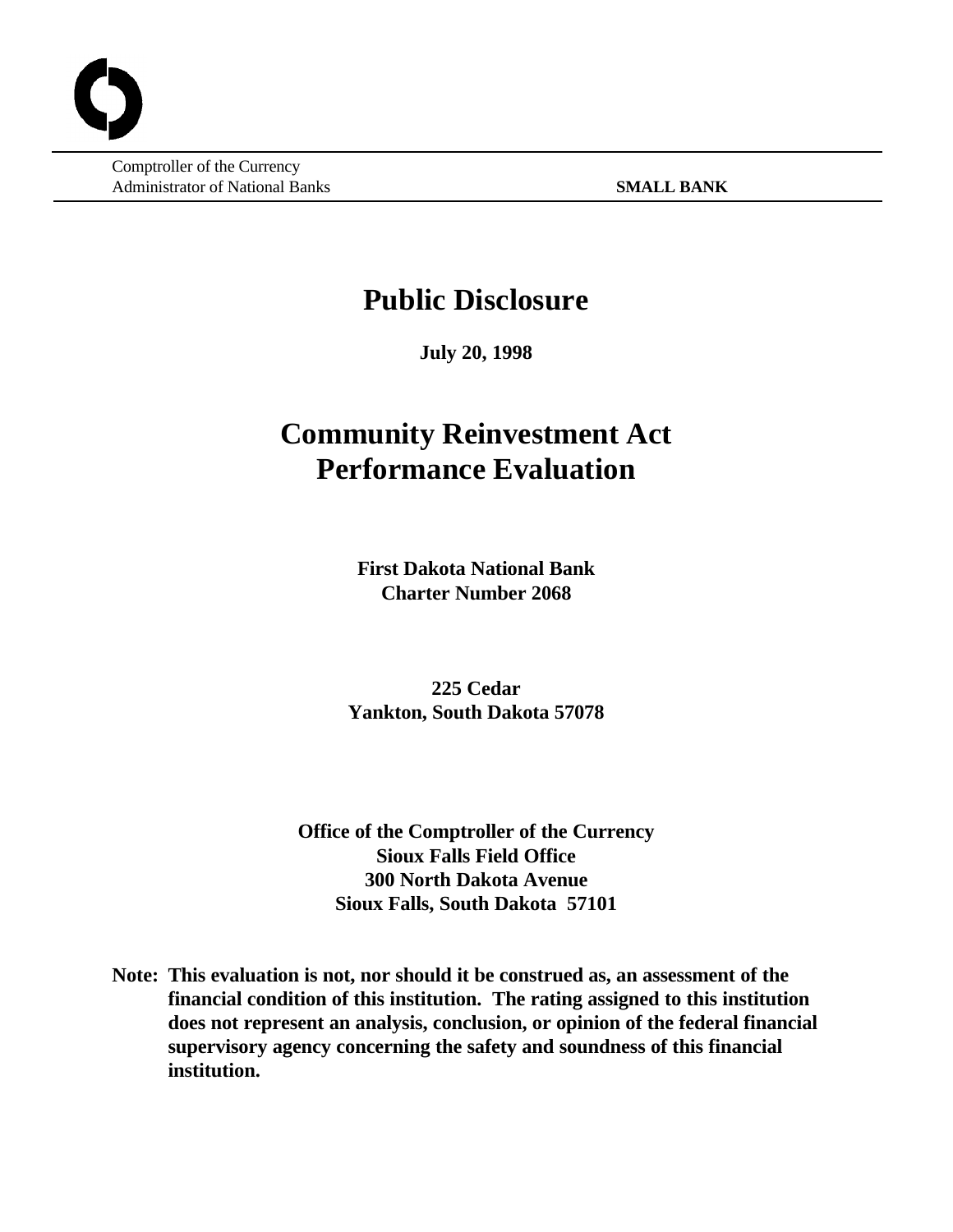# **General Information**

The Community Reinvestment Act (CRA) requires each federal financial supervisory agency to use its authority, when examining financial institutions subject to its supervision, to assess the institution's record of meeting the credit needs of its entire community, including low- and moderate-income neighborhoods, consistent with safe and sound operation of the institution. Upon conclusion of such examination, the agency must prepare a written evaluation of the institution's record of meeting the credit needs of its community.

This document is an evaluation of the CRA performance of **First Dakota National Bank**, Yankton, South Dakota prepared by The Office of the Comptroller of the Currency, as of July 20, 1998. The agency rates the CRA performance of an institution consistent with the provisions set forth in Appendix A to 12 C.F.R. Part 25.

**Institution's CRA Rating:** This institution is rated satisfactory.

The bank's lending level is more than reasonable, given the institution's size, financial condition, and assessment area credit needs. A majority of the bank's loans are within the bank's assessment area. Lending to individual borrowers with different income levels is reasonable. The bank does a very effective job of lending to farms of different sizes. The bank satisfactorily meets the credit needs of businesses of different sizes. The bank's lending by geographies is reasonable. Examiners did not detect illegal discrimination or disparate treatment of applicants. The bank has had no written complaints related to their CRA performance.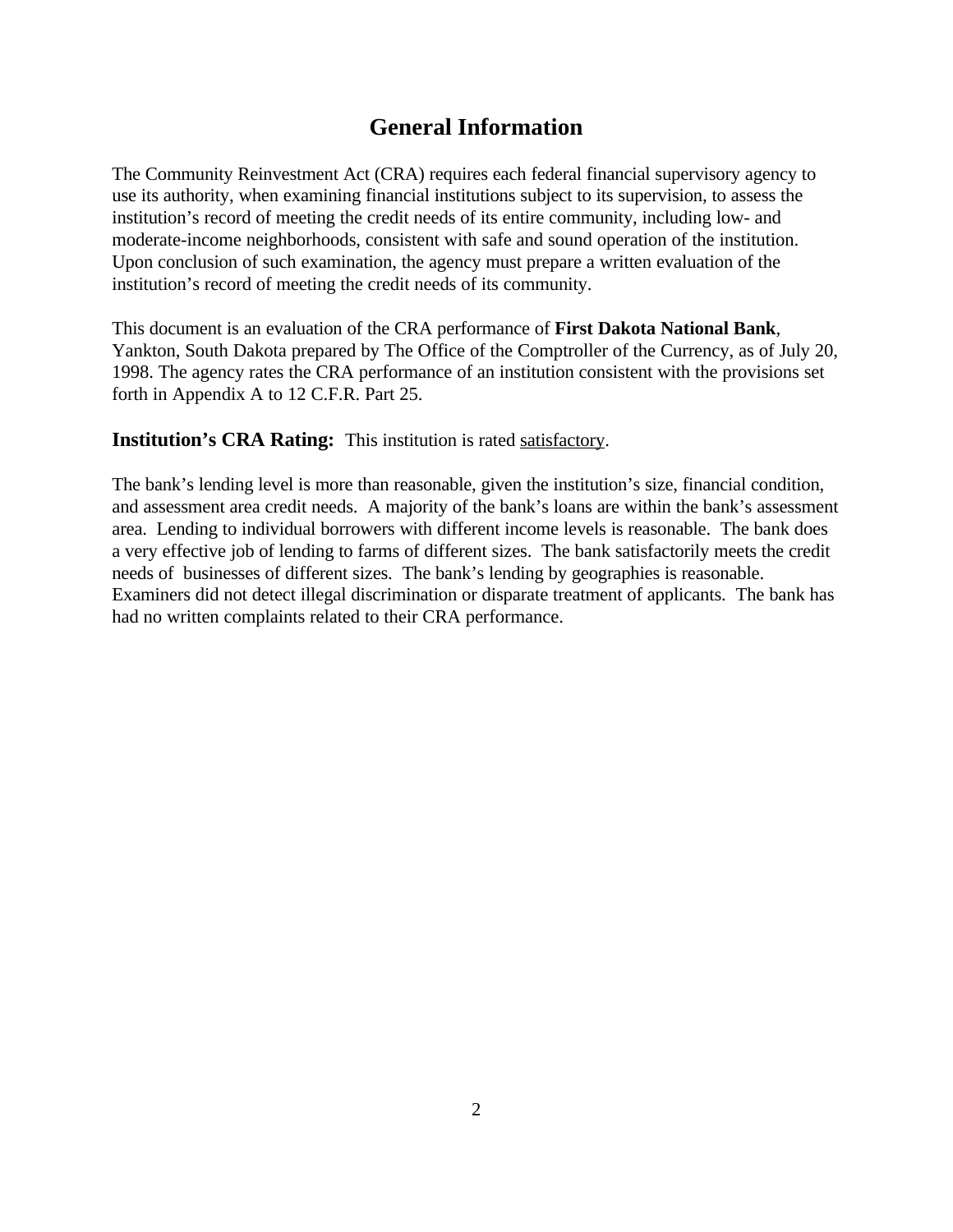# **Description of Institution**

First Dakota National Bank, Yankton, South Dakota (FDNB) is a \$285 million bank in Yankton County in southeastern South Dakota. The main office with a drive-up facility, a branch office, and two automated teller machines (ATM) are readily accessible to all Yankton residents. Also, the bank has branches in Parkston, Salem, Vermillion, and Wagner, South Dakota. Each branch except Parkston has an ATM. FDNB is 100% owned by First Dakota Financial, Inc. First Dakota Financial is a single-bank holding company. There are no legal or financial impediments limiting the bank's ability to help meet the credit needs of the assessment area.

On June 30, 1998, FDNB's loan portfolio was 80% of total assets. The bank originated 11,426 loans for \$296 million since the last evaluation dated August 12, 1996. The bank's primary credit products are agricultural, business, and instalment loans. These three products total 89% of loans originated by volume. Also, the bank originates numerous residential loans which represent 11% of loan volume. The table below details the percentages of the portfolio by dollar volume and number of loans originated since August 12, 1996.

|                                      | % of Originated Loans By<br><b>Dollars</b> | % of Originated Loans By<br><b>Number</b> |
|--------------------------------------|--------------------------------------------|-------------------------------------------|
| <b>Agricultural Loans</b>            | 37%                                        | 15%                                       |
| Commercial Loans                     | 35%                                        | 33%                                       |
| <b>Consumer Loans</b>                | 17%                                        | 48%                                       |
| <b>Residential Real Estate Loans</b> | 11%                                        | 04%                                       |

FDNB was rated "Outstanding Record of Meeting Community Credit Needs" at the last CRA examination dated August 12, 1996.

# **Description of First Dakota National Bank's Assessment Area**

FDNB's Assessment Area (AA) meets all the requirements of the Community Reinvestment Act (CRA). The AA is contiguous and includes only two moderate-income tracts. The bank's AA is Bon Homme, Charles Mix, Clay, Hutchinson, McCook, Turner, and Yankton Counties in South Dakota. The AA also includes block numbering areas (BNA) 9771 in Ceder and 9761 in Knox Counties in northeastern, Nebraska. You may refer to the CRA Public File for a map of the AA.

The population of the AA is 79,640. The communities of Yankton and Vermillion, populations of 12,703 and 10,034, respectively, are about 29% of the population in the AA. The University of South Dakota is located in Vermillion and has an enrollment of 6,248 college students. Mount Marty College in Yankton has 945 students. The remaining AA population lives in smaller communities around Yankton and in rural areas.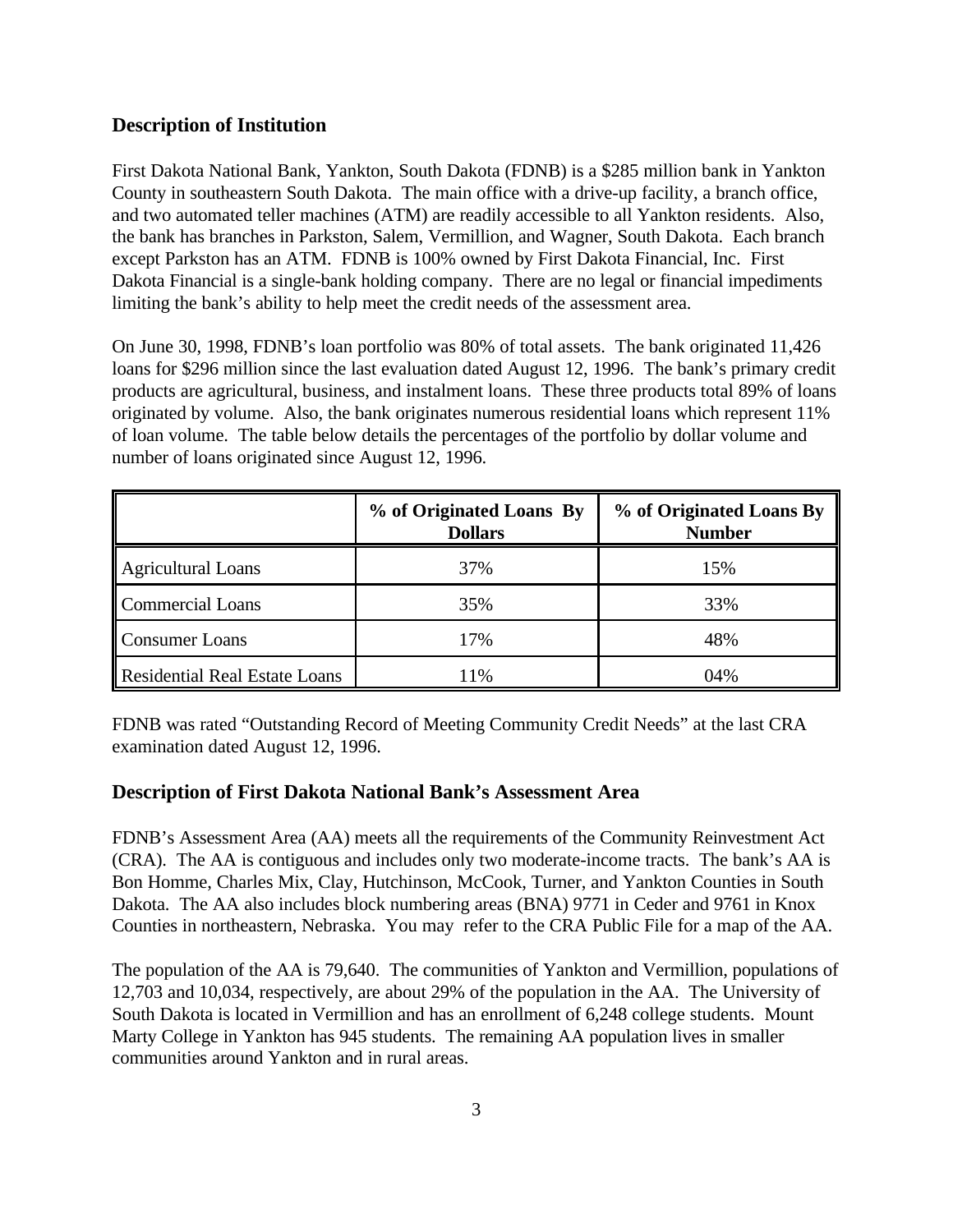(Continuation: Description of Assessment Area)

The AA's median family income is \$25,046 which is 68% of the 1998 South Dakota state-wide median family income of \$36,800. The AA contains two moderate income tracts, eighteen middle income tracts, and one upper income tract. Family incomes in the AA are 20% low-income, 19% moderate-income, 25% middle-income, and 36% upper-income. The local economy is growing. The main sources of employment are provided by agriculture, agricultural related businesses, and several larger businesses in the Yankton and Vermillion communities.

The banking environment in the AA is competitive. Nineteen banks, branches of three non-local banks, one savings and loan, and Farm Credit Services provide competition for loans and deposits in the AA. The primary credit needs of the AA are agricultural, small business, and consumer loans. We determined the credit needs of the AA by contacting the Directors of the Yankton Office of Economic Development and the Wagner Area Growth Committee.

# **Conclusions with Respect to Performance Criteria**

# The bank's lending levels are more than reasonable.

FDNB's net loan-to-deposit ratio is more than reasonable, given the institution's size, financial condition, and assessment area credit needs. FDNB's loan-to-deposit ratio averaged 87.06% over the past seven quarters and was 92.11% on March 31, 1998. Two similarly situated banks had loan-to-deposit ratios of 73.99% and 72.10%, respectively. Seventeen smaller community banks had loan-to-deposit ratios which ranged from 40.75% to 85.30%%. The bank's average of 87.06% is 21% above the average ratio for all the banks we reviewed. The bank sells residential real estate and Farmer Mac loans into the secondary market.

#### The bank is lending in the Assessment Area.

FDNB originates a majority of its loans within the assessment area. The table below summarizes the bank's primary loan products originated in since August 12, 1996.

# **ASSESSMENT AREA CONCENTRATION**

|                   | # of Loans | $%$ of total # | \$ of Loans | $%$ of total \$ |
|-------------------|------------|----------------|-------------|-----------------|
| Inside AA         | 172        | 73%            | \$7,120M    | 73%             |
| <b>Outside AA</b> | 64         | 27%            | \$2,586M    | 27%             |
| <b>Totals</b>     | 236        | 100%           | \$9,706M    | 100%            |

(Agricultural, commercial, and instalment loans sampled)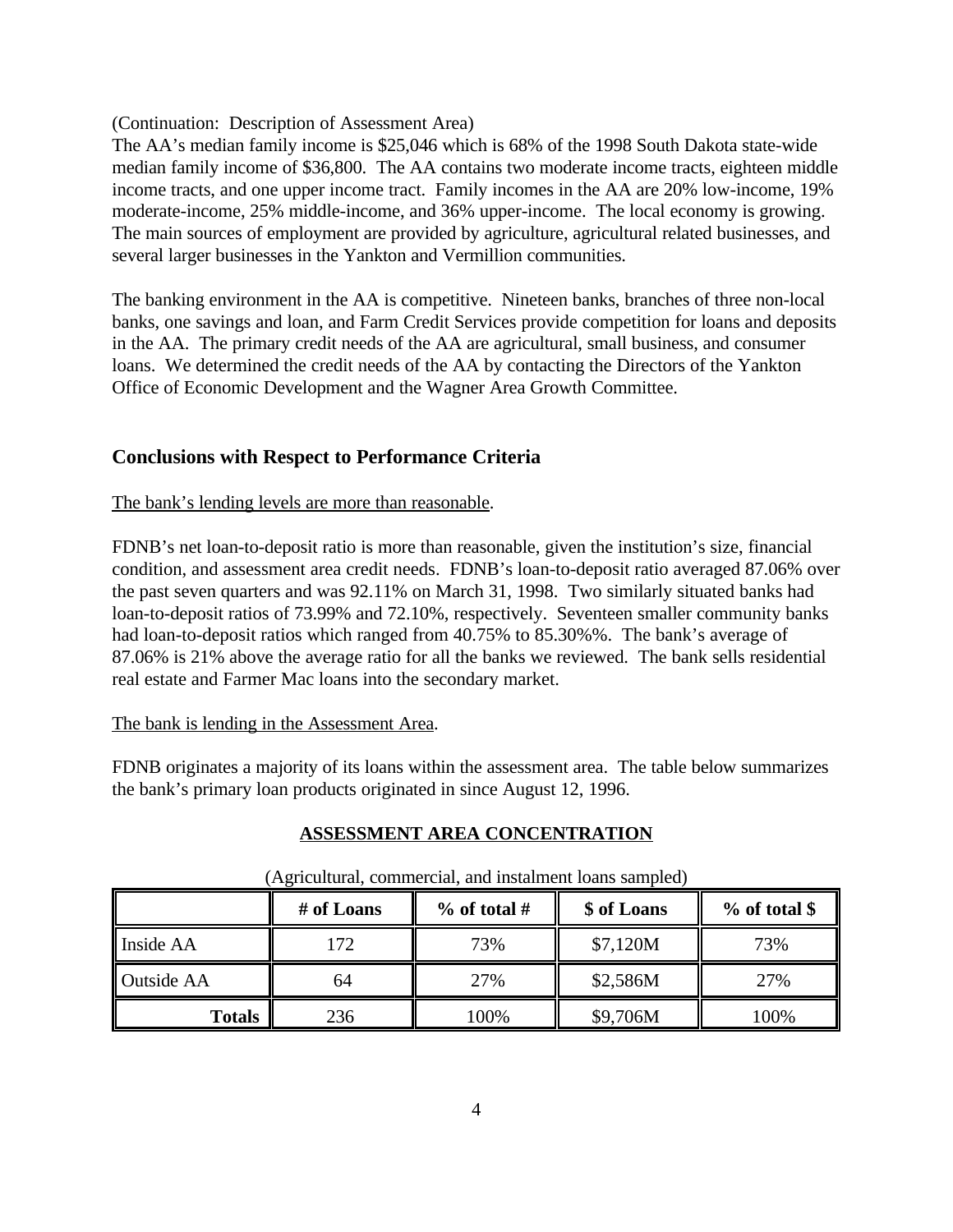#### (Continuation: The bank is lending in the Assessment Area)

FDNB originates a significant majority of its agriculture and consumer loans inside the assessment area. Of the agricultural and consumer loans we sampled, 83% of the number of loans, and 86% of the dollar volume were inside of the assessment area. The commercial loan sample had 54% by number and 55% by the dollar volume of loans inside of the assessment area. The commercial loan sample ratios were lower due to originations related to a Sioux Falls based computer repair business and automobile floor plan loans made outside the assessment area.

Lending to individual borrowers of different income levels and to farms and businesses of different sizes is reasonable.

FDNB has a satisfactory record of lending to individual borrowers of different income levels. The bank makes consumer loans to all income levels.

The table below demonstrates the bank's breakdown of consumer loans to individuals compared to the income demographics of the AA. The AA's income data is from the 1990 census.

| (A sample of 66 consumer loans originated between August 12, 1996 and June 30, 1998) |            |              |             |               |          |
|--------------------------------------------------------------------------------------|------------|--------------|-------------|---------------|----------|
| <b>Income Level</b>                                                                  | # of loans | % of total # | \$ of loans | % of total \$ | % Per AA |
| Low                                                                                  | 18         | 27%          | \$134,232   | 25%           | 20%      |
| Moderate                                                                             |            | 9%           | 62,312      | 12%           | 19%      |
| Middle                                                                               | 27         | 41%          | \$156,926   | 29%           | 25%      |
| Upper                                                                                | 10         | 15%          | \$145,123   | 27%           | 36%      |
| <b>Totals</b>                                                                        | $*66$      | $*100\%$     | \$536,600   | $*100%$       | 100%     |

**LOANS TO INDIVIDUALS OF DIFFERENT INCOME LEVELS**

\*There were five files in the sample that did not contain income information.

The bank's lending to low and moderate-income individuals is very comparable to the demographic make-up of the assessment area. Our loan sample showed 36% by number of loans and 37% by dollar volume were originated to low and moderate-income individuals. These ratios nearly match the population in the assessment area which is 39% low and moderate-income individuals.

#### The bank does a very effective job of lending to farms of different sizes.

The table below demonstrates the bank's willingness to make loans to farms of all sizes. The bank's lending performance was compared to the 1992 Agricultural Census data prepared by the U.S. Bureau of the Census. The census data showed 93% of farms in the assessment area had sales less than \$250,000.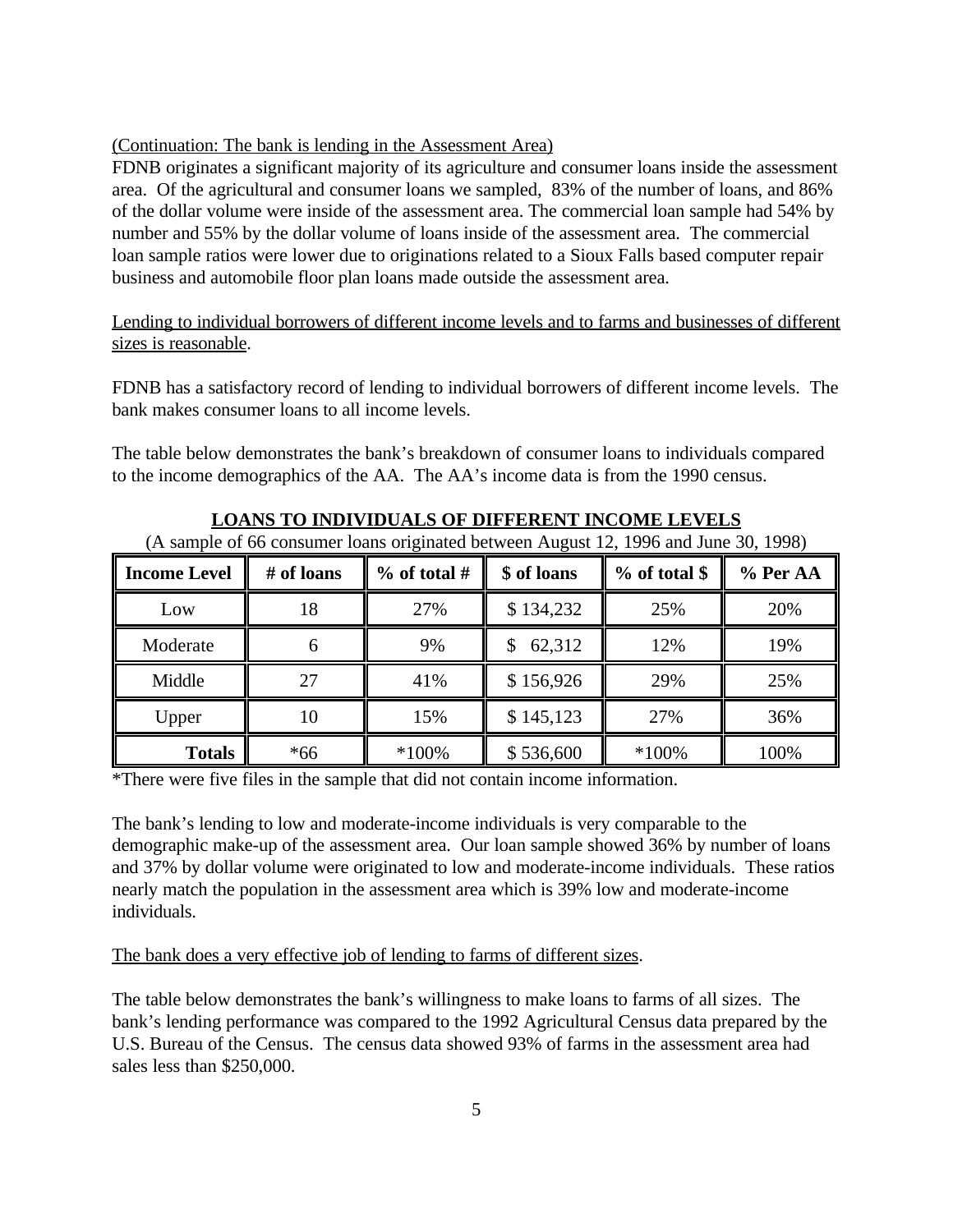| <b>Gross Revenue of</b><br>Farms | # of customers | $%$ of<br>customers | \$ of loans   | $%$ of total \$ |
|----------------------------------|----------------|---------------------|---------------|-----------------|
| $$0 - $100,000$                  | 25             | 28%                 | \$762,894     | 15%             |
| $$100,001 - $250,000$            | 23             | 26%                 | 972,075<br>S. | 19%             |
| \$250,001-\$1,000,000            | 18             | 21%                 | \$2,608,847   | 50%             |
| over \$1,000,000                 | 14             | 16%                 | 496,300<br>\$ | 9%              |
| <b>Totals</b>                    | *89            | $*100\%$            | \$5,248,135   | $*100\%$        |

**LOANS TO FARMS OF DIFFERENT SIZES**  (A sample of 89 agricultural notes originated between August 12, 1996 and June 30, 1998)

\*Nine files did not contain current revenue information. Revenue information was obtained from farm records or tax returns in each credit file.

Although, the bank's ratio for lending to small and moderate-sized farms is below the agricultural census data, a majority of the bank's loans are to small and moderate-sized farms. Also, several of the loans without documented income data were to youth for club calf projects. Of the 18 middle-sized farms we sampled two-thirds had sales less than \$375,000.

In addition to the loans sampled above, the bank originated twenty-six farm-related governmentsponsored loans totaling \$2,767,000 during the assessment period.

# The bank does a satisfactory job lending to businesses of different sizes.

The tables below demonstrate the bank's satisfactory performance in making business loans to businesses of all sizes, including small and moderate-sized businesses. The first table includes a large number of loans which did not have income and sales information. The bank originates some loans based on a scoring model versus income information. Based on this table and assuming all these businesses were not small or moderate-sized, we still can conclude the bank is making small and moderate-sized business loans. The table shows at least 26% by number were small and moderate-sized business.

The second table does not include the business loans that did not contain sales data. This revised table shows 58% of bank business loans were to small and moderate-sized businesses. The vast majority of loans with documented income and sales data were within the assessment area which is the bank's primary lending focus. This table gives a clearer picture of the fact the bank is lending to small and moderate-sized business in the assessment area. Thus, the bank's lending to small and moderate-sized businesses is satisfactory.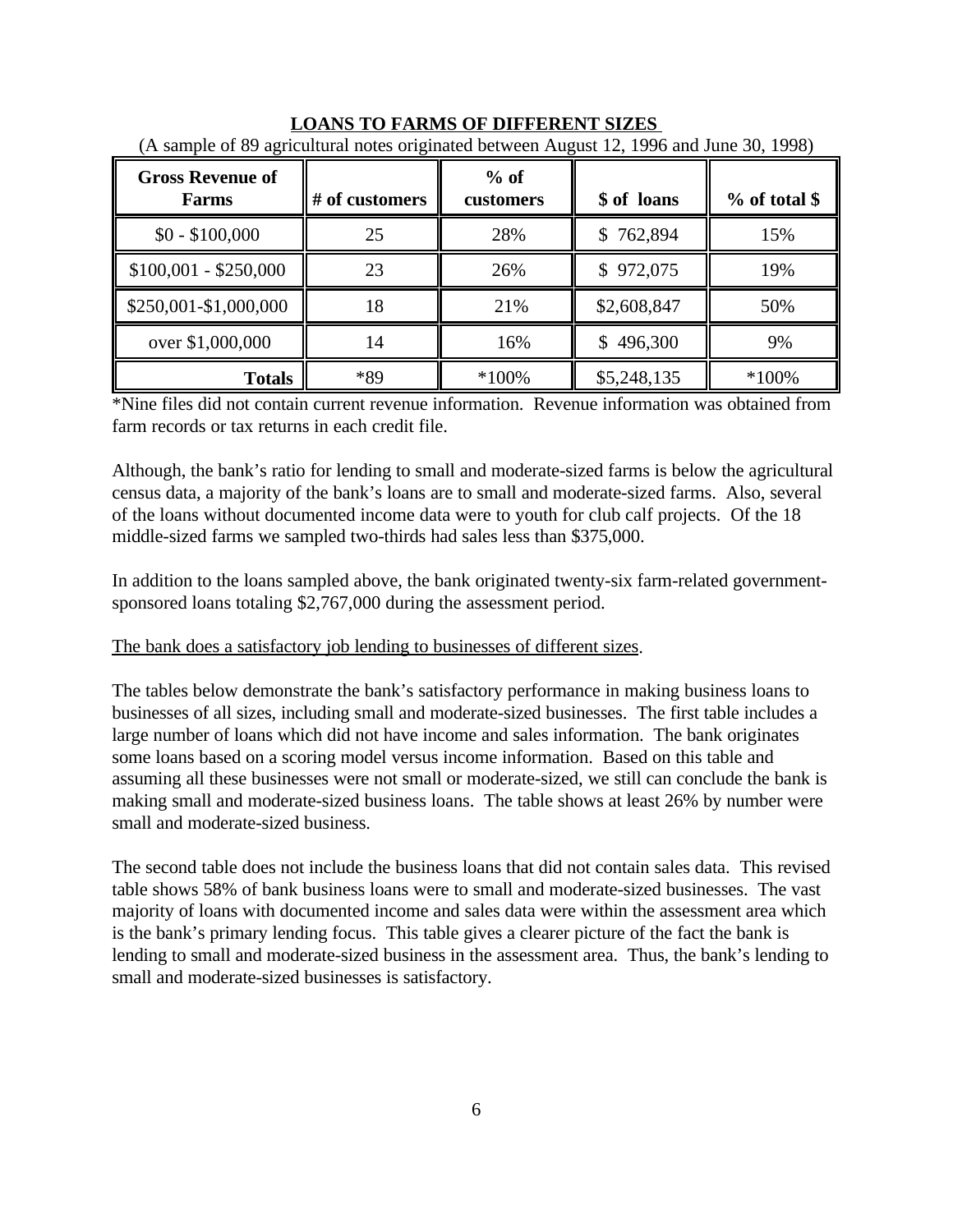(Continued: The bank does a satisfactory job lending to businesses of different sizes).

| <b>Gross Revenue of</b><br><b>Businesses</b> | # of customers | $%$ of<br>customers | \$ of loans     | $%$ of total \$ |
|----------------------------------------------|----------------|---------------------|-----------------|-----------------|
| $$0 - $100,000$                              |                | 15%                 | \$274,936       | 7%              |
| $$100,001 - $250,000$                        |                | 11%                 | \$459,377       | 12%             |
| \$250,001-\$1,000,000                        |                | 5%                  | \$419,338       | 11%             |
| over \$1,000,000                             |                | 14%                 | \$2,247,254     | 57%             |
| <b>Totals</b>                                | $*81$          | $*100\%$            | $*$ \$3,920,376 | $*100\%$        |

#### **LOANS TO BUSINESSES OF DIFFERENT SIZES**

(Table #1: Sample of 81 business notes originated between August 12, 1996 and June 30, 1998)

\*There was no revenue information available on forty-five loans sampled. Revenue information was obtained from business records or tax returns in each credit file.

#### **LOANS TO BUSINESSES OF DIFFERENT SIZES**

(Table #2: Sample of 36 business notes originated between August 12, 1996 and June 30, 1998)

| <b>Gross Revenue of</b><br><b>Businesses</b> | # of customers | $%$ of<br>customers | \$ of loans  | % of total \$ |
|----------------------------------------------|----------------|---------------------|--------------|---------------|
| $$0 - $100,000$                              | 12             | 33%                 | \$274,936    | 8%            |
| $$100,001 - $250,000$                        |                | 25%                 | \$459,377    | 14%           |
| \$250,001-\$1,000,000                        |                | 11%                 | \$419,338    | 12%           |
| over \$1,000,000                             |                | 31%                 | \$2,247,254  | 66%           |
| <b>Totals</b>                                | $*36$          | $*100\%$            | *\$3,400,905 | $*100\%$      |

\*This table only includes the thirty-six files with revenue information available and does not include the forty-five files sampled without revenue data.

FDNB uses Small Business Administration (SBA)-sponsored loan programs to help meet the credit needs of new and expanding small businesses within the assessment area. The bank originated ten SBA loans totaling \$1,540,000 during the evaluation period.

#### Geographic Distribution of Loans

The bank does a reasonable job of lending in all Block Numbering Areas (BNA) in the assessment area regardless if the BNA is a low or moderate-income area. Only two of the BNA within the AA are moderate-income tracts or 10% of the BNA are moderate-income tracts. We found sixteen of the 236 loans sampled, or 7%, were in the moderate-income tracts.